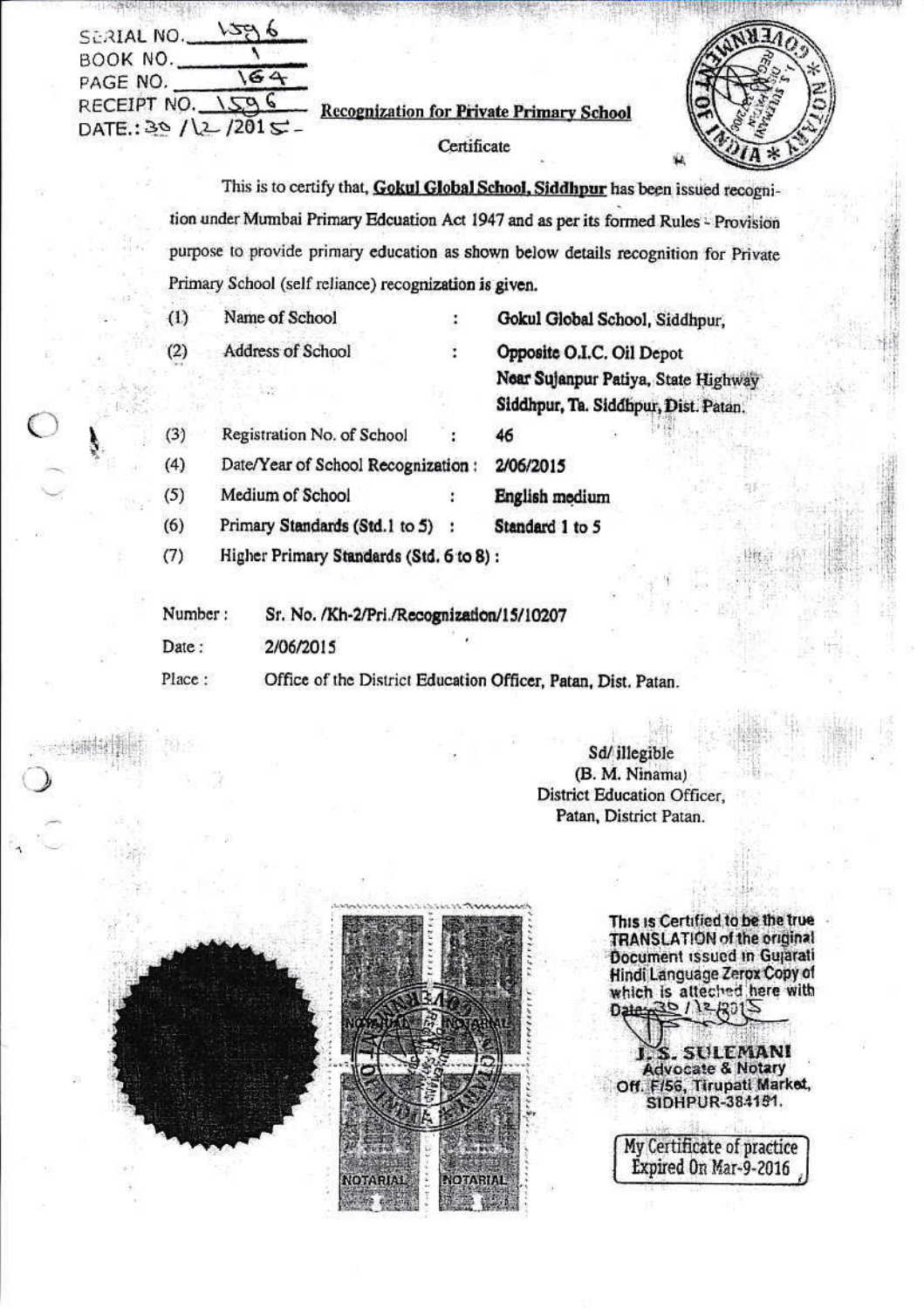(Non Granted School)

Round Seal of **District Education** Officer, Patan. District Patan

10208

Sr.No./Kh-2/Pri./Recognition/15 Office of the District Education Officer, Patan, District Patan. Date: 2/6/2015

To.

President/Secretary

Gokul Foundation, Bahucharkrupa,

Sujanpur Patiya.

Siddhpur, Ta. Siddhpur, Dist. Patan.

SERIAL NO. BOOK NO. PAGE NO. RECEIPT NO. DATE:  $30/2$ 

Sub: To give recognization to Private Primary School  $Ref. : (1)$ 

Education Department, Gu. State, Gandhinagar Resolution No. / Khpash/1010/313/Ch/Date 3/5/2010.  $(2)$ 

- Primary Education Director, Gu. State, Gandhinagar Letter No. / Pri.Edu.Di./Kh-2/Recongnization/2014/1218-71/Date: 15/5/2014  $(3)$
- Your proposal No. personal/Date 20/1/2015.

With Jay Bharat it is herewith stated related to above said Subject matter that, a proposal is produced from your Trust organized Gokul Global School, Siddhpur, to get reconization vide reference shown letter No.-3. While making its verifications with condition to follow below shown terms & condition herewith approval is given for standard 6 to 8 (English Medium) in Educational year June 2015 purpose to start a new (Non-granted) Higher Primary School issued  $(1)$ 

At the time of admission, Board of Management or school will not collect any types of capitation fee, donation - reserve deposit or do not arrange interview for children too. School could not rejected any child of school due to lack of evidents of age or under

religion, cast or sex or birth place or among any other reason school will not deny any

School will give assurance that:

Any child who get admission would not be restrained in any single class or can not drawn away child from class or from school, up to his primary eduction will be completed.

Do not delcared any physical punishment or mental harrassment to child.

When Primary education will be finished, child will not appeared in any board exam.

Child who completed primary education in school, such student will be provided certificate for completion primary education.

Under Mumbai Primary Education Act 1947 and as per provision of Mumbai Primary Education Act 1949 as per its rules only qualified and competent teachers will be duly

Any teacher of school will not be participated or engaged in any of activities related to



 $(2)$ 

|                   | <b>GOKUL FOUNDATION</b><br>SIDDHPUR 384151 |
|-------------------|--------------------------------------------|
| Inward No. 51     |                                            |
| Date: 06/06/10/15 |                                            |
| Dept:             |                                            |
| Stand.            |                                            |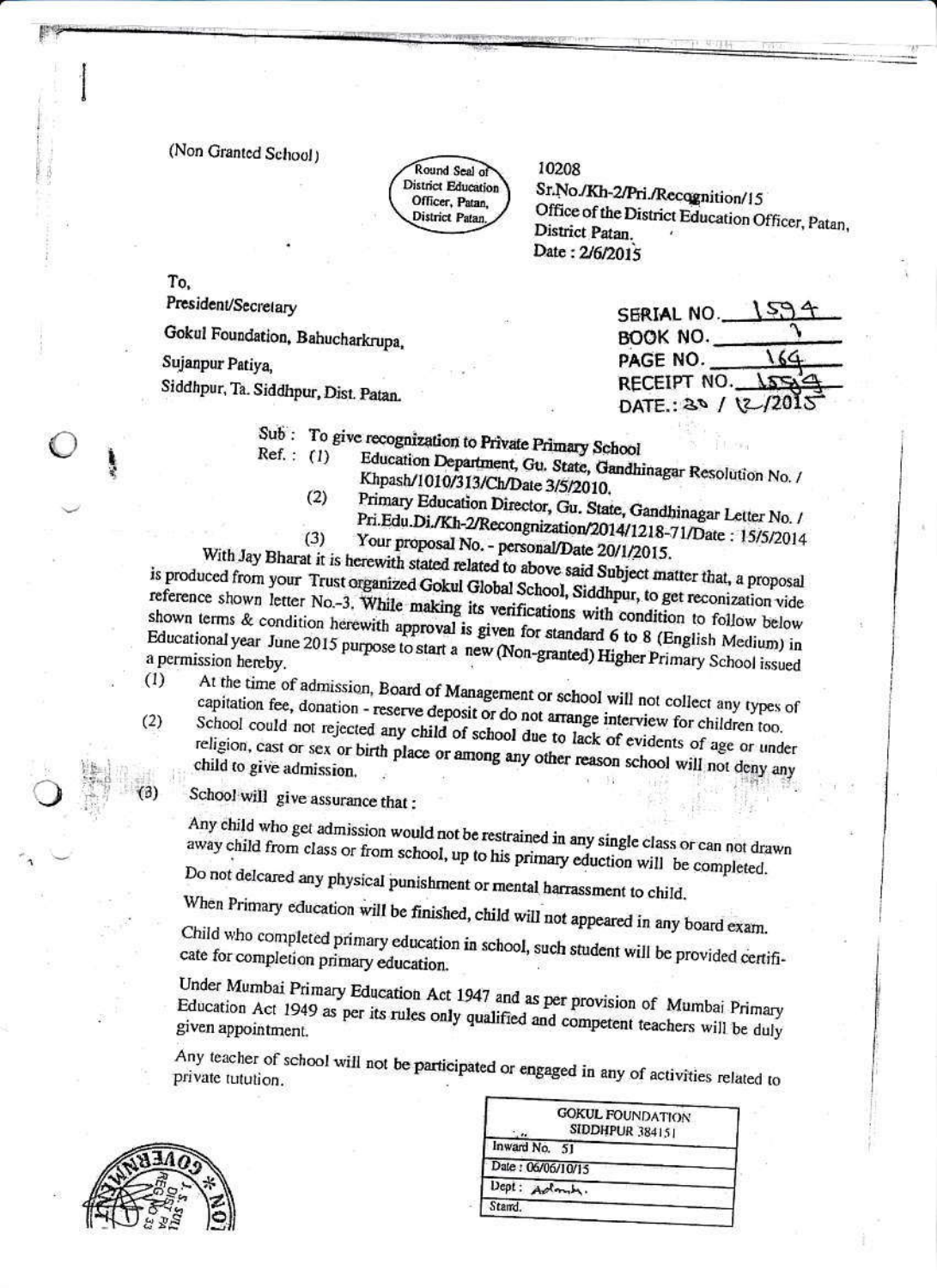- $(4)$ Syllabus that is affixed by state Government through competent educational Authority Board will be arranged and education given in school.
- $(5)$ Within school any types of un-recognized classes will not be conducted, under same name at other sites of schools unrecognized classes could not condcuted at any manners.
- Any person or board or board of persons or other persons may not conduct  $(6)$ school purpose to get profit.
- Schools financial Accounts will be audited by Chartered Accountant and its  $(7)$ certificate and necessary statement will be duly certified and one copy of its will be send to this office.
- $(8)$ When ever from office or state government or from local organization made requisition for any types of information or to follow terms and conditions of recognization or to remove defualts etc. purpose whatever details is requisited so school will provide all such details and follow.
	- If at shown place school will not be start up in its approval year, then approval that is issued from this office will be automatically cancelled.
- If above shown terms and conditions will not be follow strictly then recognization  $(10)$ for school will be automatically cancelled.

Round Seal of **District Education** Officer, Patan, District Patan

Sd/ illegible (B. M. Ninama) District Education Officer, Patan, District Patan.



This is Certified to be the true TRANSLATION of the original Document issued in Gujarati Hindi Language Zerox Copy of which is atteched here with

SULEMANI **Advecate & Notary** Off. F/56, Tirupati Market, SIDHPUR-384151.

My Certificate of practice Expired On Mar-9-2016

 $(9)$